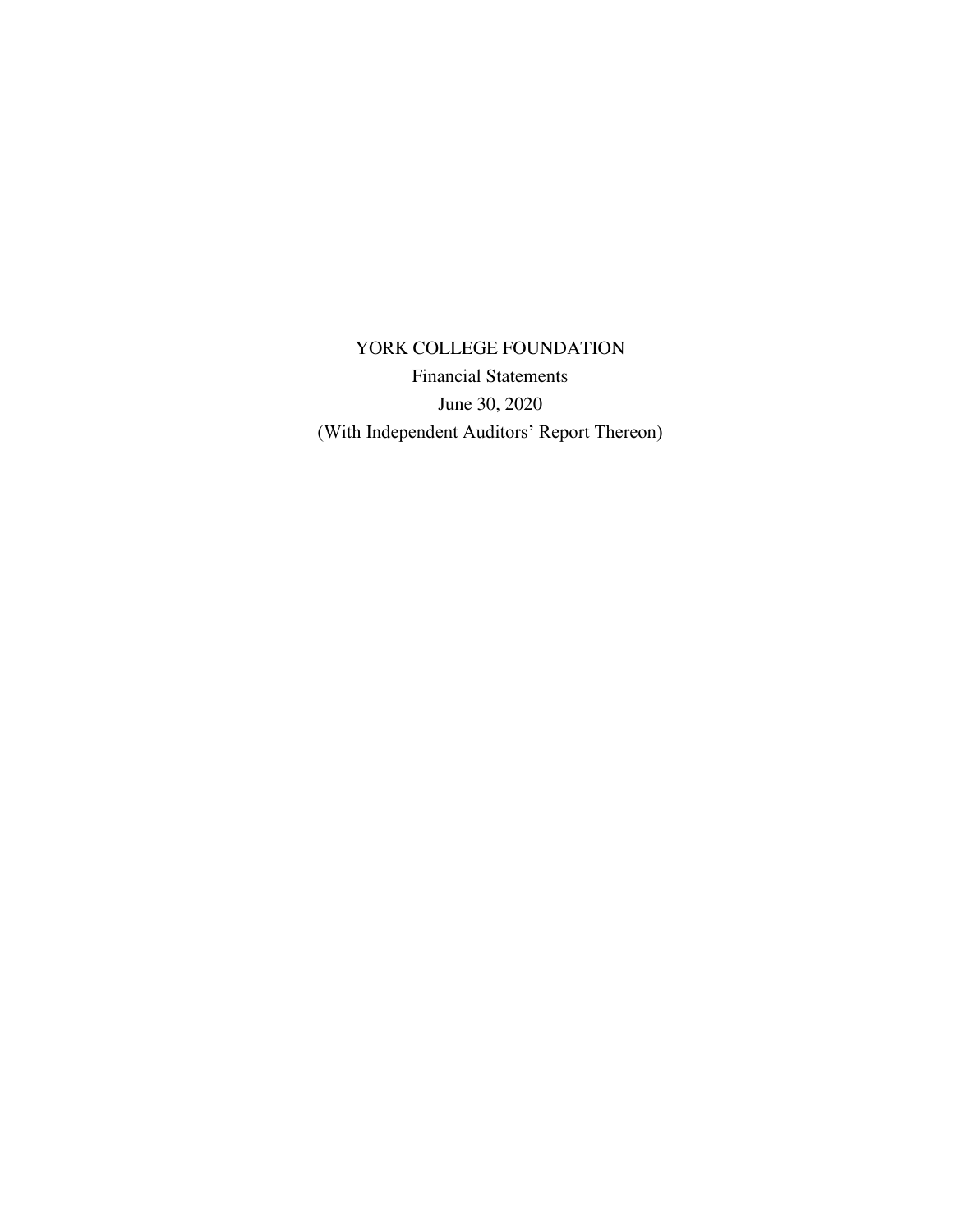# Table of Contents

|                                                                        | Page     |
|------------------------------------------------------------------------|----------|
| <b>Independent Auditors' Report</b>                                    | $1 - 2$  |
| <b>Financial Statements:</b><br><b>Statement of Financial Position</b> | 3        |
| <b>Statement of Activities</b>                                         | $4 - 5$  |
| <b>Statement of Functional Expenses</b>                                | 6        |
| <b>Statement of Cash Flows</b>                                         | 7        |
| <b>Notes to Financial Statements</b>                                   | $8 - 15$ |
|                                                                        |          |

\* \* \* \* \* \*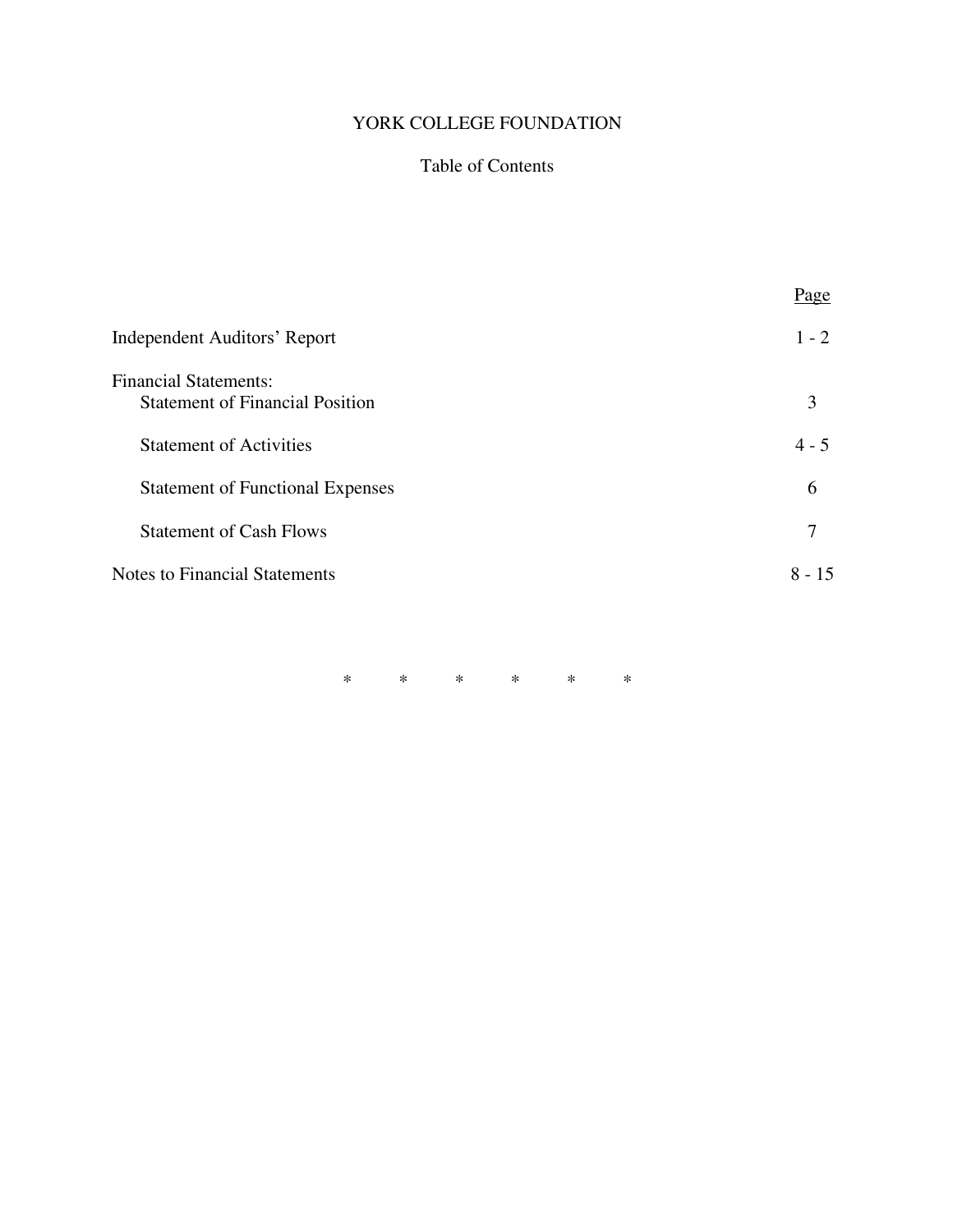

6390 Main Street, Suite 200 Williamsville, NY 14221

P 716.634.0700 TF 800.546.7556 F 716.634.0764 W EFPRgroup.com

# INDEPENDENT AUDITORS' REPORT

The Board of Trustees York College Foundation:

#### Report on the Financial Statements

We have audited the accompanying financial statements of York College Foundation (the Foundation), which comprise the statement of financial position as of June 30, 2020, and the related statements of activities, functional expenses and cash flows for the year then ended, and the related notes to financial statements.

#### Management's Responsibility for the Financial Statements

Management is responsible for the preparation and fair presentation of these financial statements in accordance with accounting principles generally accepted in the United States of America; this includes the design, implementation, and maintenance of internal control relevant to the preparation and fair presentation of financial statements that are free from material misstatement, whether due to fraud or error.

#### Auditor's Responsibility

Our responsibility is to express an opinion on these financial statements based on our audit. We conducted our audit in accordance with auditing standards generally accepted in the United States of America. Those standards require that we plan and perform the audit to obtain reasonable assurance about whether the financial statements are free from material misstatement.

An audit involves performing procedures to obtain audit evidence about the amounts and disclosures in the financial statements. The procedures selected depend on the auditor's judgment, including the assessment of the risks of material misstatement of the financial statements, whether due to fraud or error. In making those risk assessments, the auditor considers internal control relevant to the Foundation's preparation and fair presentation of the financial statements in order to design audit procedures that are appropriate in the circumstances, but not for the purpose of expressing an opinion on the effectiveness of the Foundation's internal control. Accordingly, we express no such opinion. An audit also includes evaluating the appropriateness of accounting policies used and the reasonableness of significant accounting estimates made by management, as well as evaluating the overall presentation of the financial statements.

We believe that the audit evidence we have obtained is sufficient and appropriate to provide a basis for our audit opinion.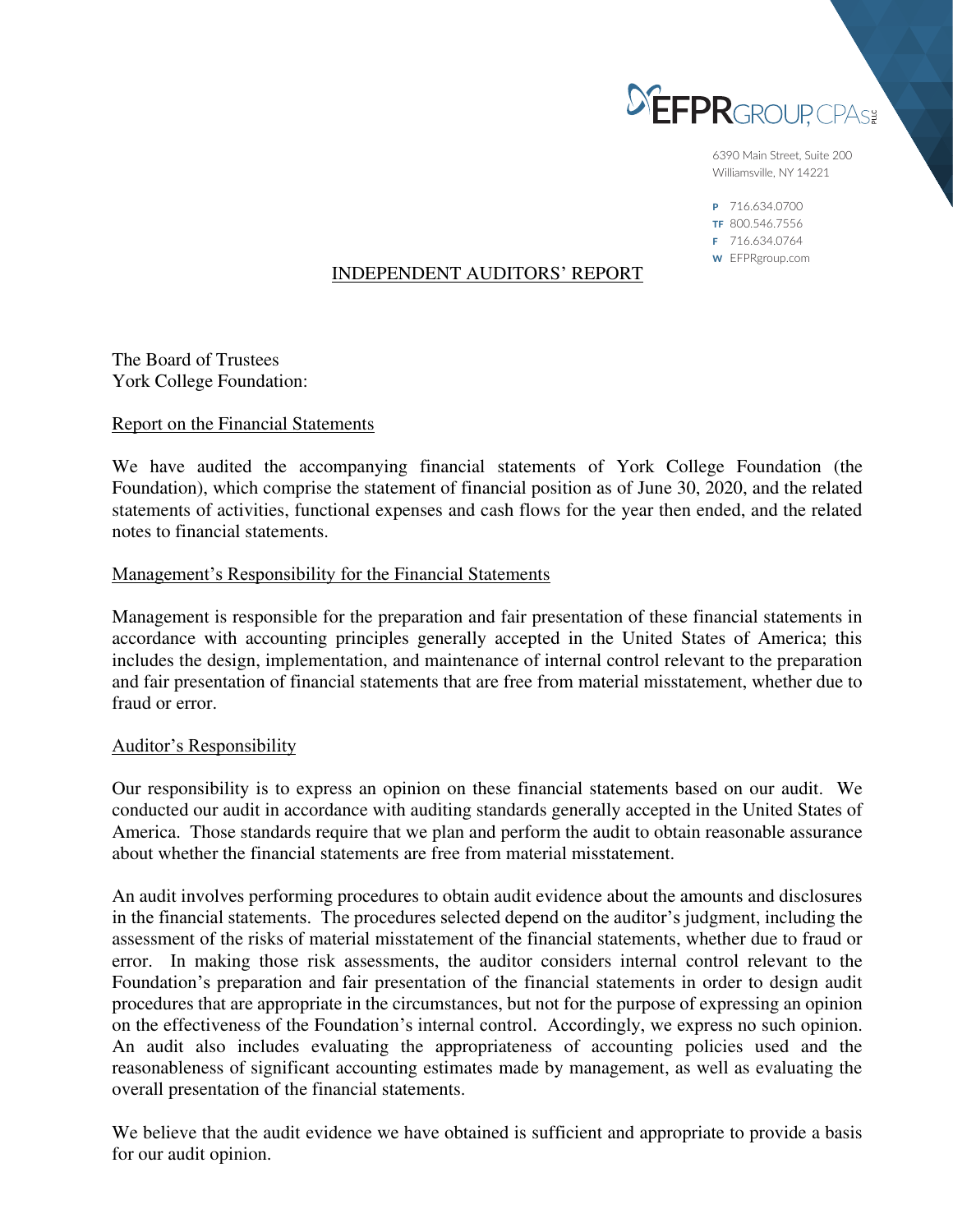# **Opinion**

In our opinion, the financial statements referred to above present fairly, in all material respects, the financial position of York College Foundation as of June 30, 2020, and the changes in its net assets and its cash flows for the year then ended, in accordance with accounting principles generally accepted in the United States of America.

## Report on Summarized Comparative Information

We have previously audited the Foundation's 2019 financial statements, and we expressed an unmodified audit opinion on those audited financial statements in our report dated October 1, 2019. In our opinion, the summarized comparative information presented herein as of and for the year ended June 30, 2019, is consistent, in all material respects, with the audited financial statements from which it has been derived.

EFPR Group, CPAS, PLLC

Williamsville, New York October 5, 2020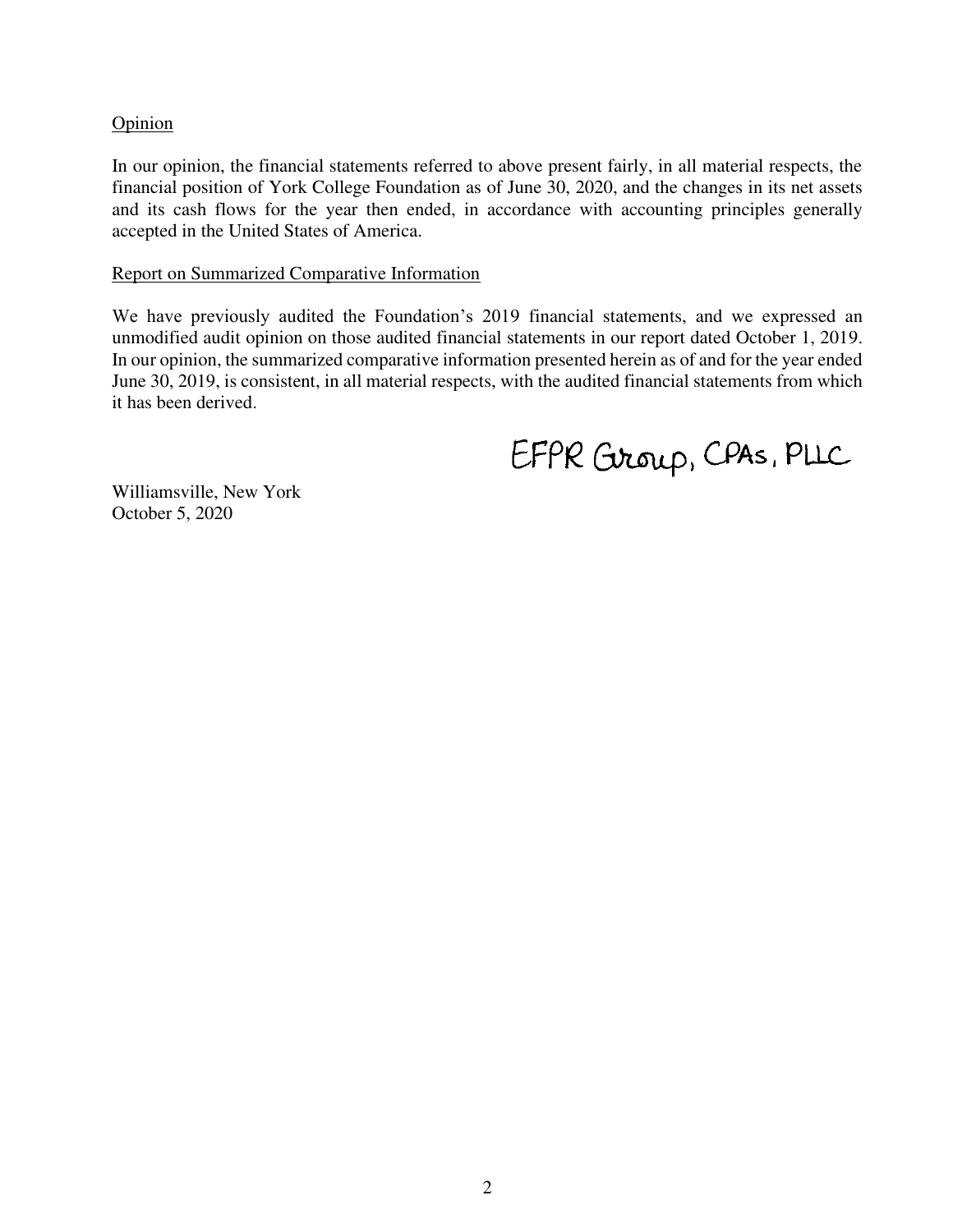# YORK COLLEGE FOUNDATION Statement of Financial Position June 30, 2020 with comparative totals for 2019

| Assets                                        | 2020          | <u>2019</u> |
|-----------------------------------------------|---------------|-------------|
| Assets:                                       |               |             |
| Cash and equivalents                          | \$<br>916,870 | 986,761     |
| Investments                                   | 2,079,196     | 2,001,484   |
| Contributions receivable, net of discount and |               |             |
| allowance for doubtful accounts               | 67,514        | 97,614      |
| Accounts receivable                           | 18,462        | 18,212      |
| Donated artwork                               | 115,000       | 115,000     |
| Other assets                                  | 921           | 7,255       |
| Total assets                                  | \$3,197,963   | 3,226,326   |
| Liabilities and Net Assets                    |               |             |
| Liabilities:                                  |               |             |
| Accounts payable and accrued expenses         | 44,794        | 15,447      |
| Unearned revenue                              | 100,000       |             |
| <b>Total liabilities</b>                      | 144,794       | 15,447      |
| Net assets:                                   |               |             |
| Without donor restrictions                    | 169,647       | 162,651     |
| With donor restrictions                       | 2,883,522     | 3,048,228   |
| Total net assets                              | 3,053,169     | 3,210,879   |
| Total liabilities and net assets              | \$3,197,963   | 3,226,326   |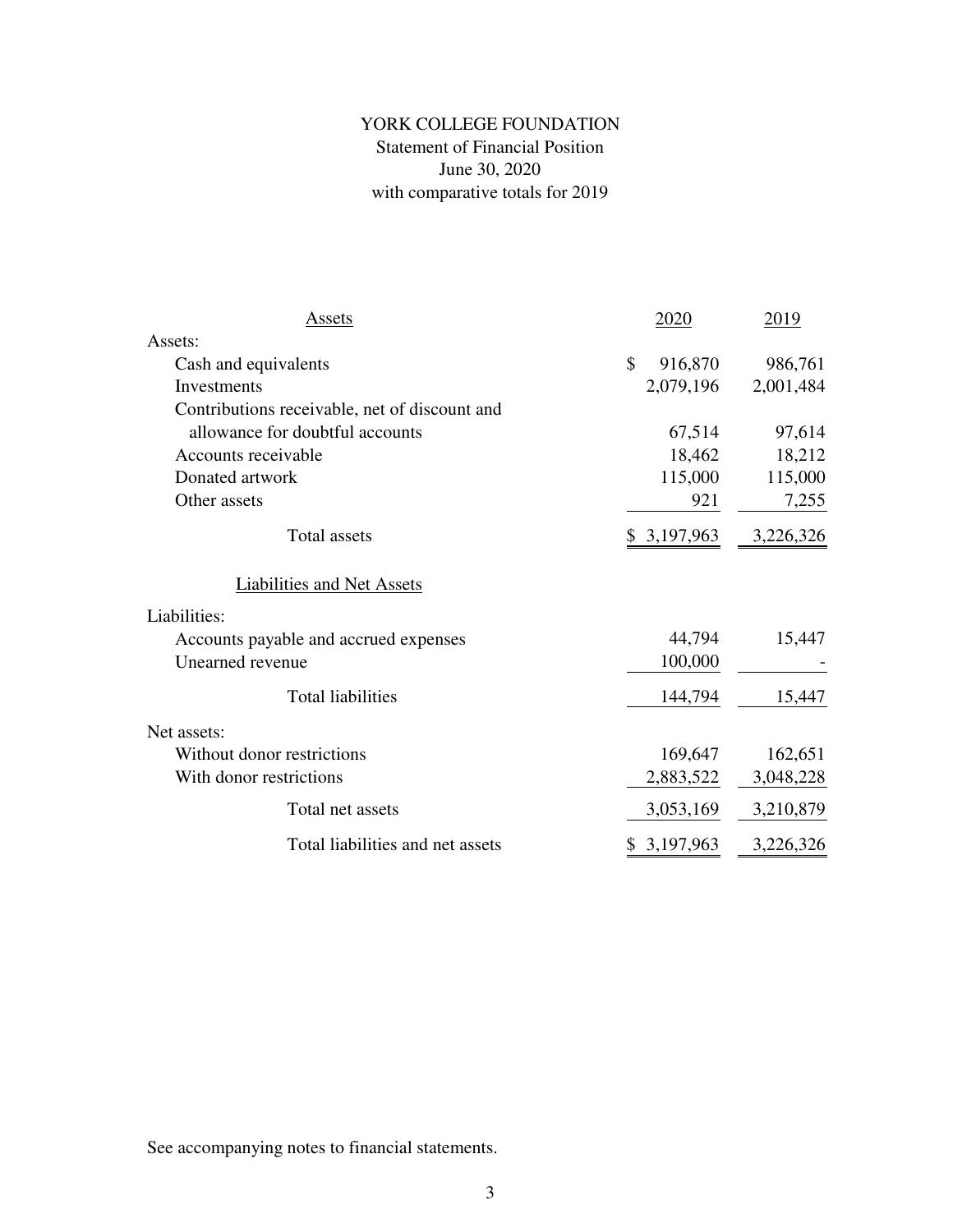# YORK COLLEGE FOUNDATION Statement of Activities Year ended June 30, 2020 with comparative totals for 2019

|                                           |               | Without      | With         |           |           |
|-------------------------------------------|---------------|--------------|--------------|-----------|-----------|
|                                           |               | donor        | donor        | Total     |           |
|                                           |               | restrictions | restrictions | 2020      | 2019      |
| Revenue, gains and other support:         |               |              |              |           |           |
| Contributions - individuals, corporations |               |              |              |           |           |
| and foundations                           | $\mathcal{S}$ | 100,595      | 115,087      | 215,682   | 369,753   |
| Donated services                          |               | 285,013      |              | 285,013   | 522,324   |
| Fundraising events                        |               | 57,425       |              | 57,425    | 76,826    |
| Investment income                         |               | 667          | 37,809       | 38,476    | 107,614   |
| Net assets released from restrictions     |               | 317,602      | (317, 602)   |           |           |
| Total revenue, gains                      |               |              |              |           |           |
| and other support                         |               | 761,302      | (164,706)    | 596,596   | 1,076,517 |
| Expenses:                                 |               |              |              |           |           |
| Program services:                         |               |              |              |           |           |
| Scholarships                              |               | 142,287      |              | 142,287   | 164,433   |
| Support of York College                   |               | 535,618      |              | 535,618   | 807,954   |
| Total program services                    |               | 677,905      |              | 677,905   | 972,387   |
| Supporting services:                      |               |              |              |           |           |
| Management and general                    |               | 43,843       |              | 43,843    | 10,643    |
| Fundraising                               |               | 32,558       |              | 32,558    | 49,338    |
| Total supporting services                 |               | 76,401       |              | 76,401    | 59,981    |
| Total expenses                            |               | 754,306      |              | 754,306   | 1,032,368 |
| Change in net assets                      |               | 6,996        | (164,706)    | (157,710) | 44,149    |
| Net assets at beginning of year           |               | 162,651      | 3,048,228    | 3,210,879 | 3,166,730 |
| Net assets at end of year                 | \$            | 169,647      | 2,883,522    | 3,053,169 | 3,210,879 |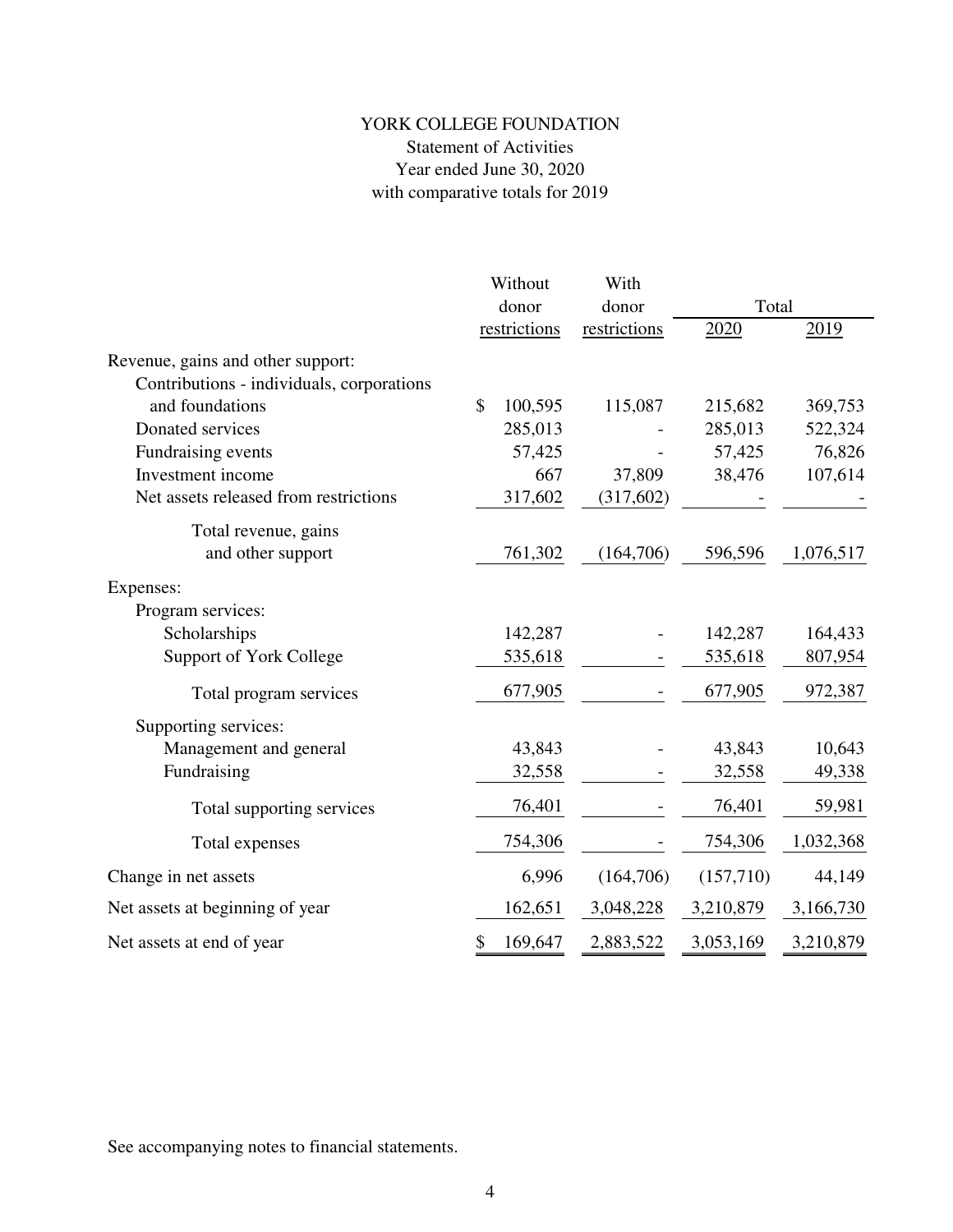# YORK COLLEGE FOUNDATION Statement of Activities Year ended June 30, 2019

|                                           | Without       | With         |           |
|-------------------------------------------|---------------|--------------|-----------|
|                                           | donor         | donor        |           |
|                                           | restrictions  | restrictions | Total     |
| Revenue, gains and other support:         |               |              |           |
| Contributions - individuals, corporations |               |              |           |
| and foundations                           | \$<br>148,523 | 221,230      | 369,753   |
| Donated services                          | 522,324       |              | 522,324   |
| Fundraising events                        | 76,826        |              | 76,826    |
| Net investment income                     | 669           | 106,945      | 107,614   |
| Net assets released from restrictions     | 330,458       | (330, 458)   |           |
| Total revenue, gains                      |               |              |           |
| and other support                         | 1,078,800     | (2,283)      | 1,076,517 |
| Expenses:                                 |               |              |           |
| Program services:                         |               |              |           |
| Scholarships                              | 164,433       |              | 164,433   |
| <b>Support of York College</b>            | 807,954       |              | 807,954   |
| Total program services                    | 972,387       |              | 972,387   |
| Supporting services:                      |               |              |           |
| Management and general                    | 10,643        |              | 10,643    |
| Fundraising                               | 49,338        |              | 49,338    |
| Total supporting services                 | 59,981        |              | 59,981    |
| Total expenses                            | 1,032,368     |              | 1,032,368 |
| Change in net assets                      | 46,432        | (2,283)      | 44,149    |
| Net assets at beginning of year           | 116,219       | 3,050,511    | 3,166,730 |
| Net assets at end of year                 | \$<br>162,651 | 3,048,228    | 3,210,879 |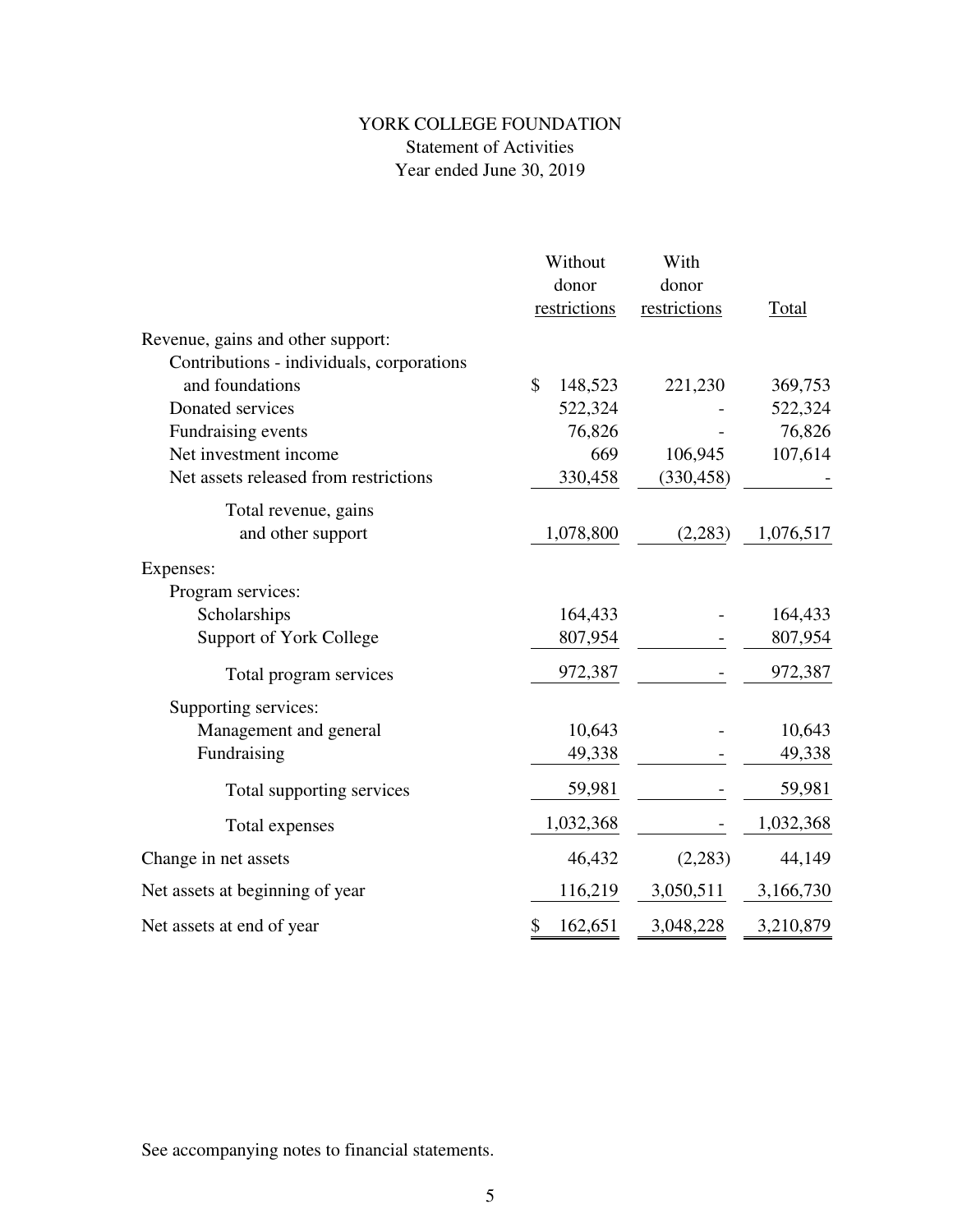# YORK COLLEGE FOUNDATION Statement of Functional Expenses Year ended June 30, 2020 with comparative totals for 2019

|                               | <b>Program Services</b> |                    |                          | <b>Supporting Services</b> |         |           |
|-------------------------------|-------------------------|--------------------|--------------------------|----------------------------|---------|-----------|
|                               |                         | Support<br>of York | Management<br>and        |                            | Total   |           |
|                               | Scholarship             | College            | general                  | Fundraising                | 2020    | 2019      |
| Program grants                | \$                      | 114,973            |                          | $\overline{\phantom{a}}$   | 114,973 | 116,667   |
| Scholarship support           | 142,287                 |                    |                          | $\overline{\phantom{0}}$   | 142,287 | 164,433   |
| Salaries and related expenses |                         | 285,013            |                          | $\overline{\phantom{a}}$   | 285,013 | 522,324   |
| Professional fees             |                         | 34,516             | 9,500                    | $\overline{\phantom{0}}$   | 44,016  | 25,231    |
| Special events                |                         |                    | $\overline{\phantom{a}}$ | 32,558                     | 32,558  | 44,288    |
| Office supplies and expense   |                         | 15,662             | $\overline{\phantom{0}}$ | $\blacksquare$             | 15,662  | 28,142    |
| Bad debt                      |                         |                    | 32,000                   | -                          | 32,000  | 5,050     |
| Miscellaneous expenses        |                         | 85,454             | 2,343                    | $\overline{\phantom{0}}$   | 87,797  | 126,233   |
| Total expenses                | 142,287                 | 535,618            | 43,843                   | 32,558                     | 754,306 | 1,032,368 |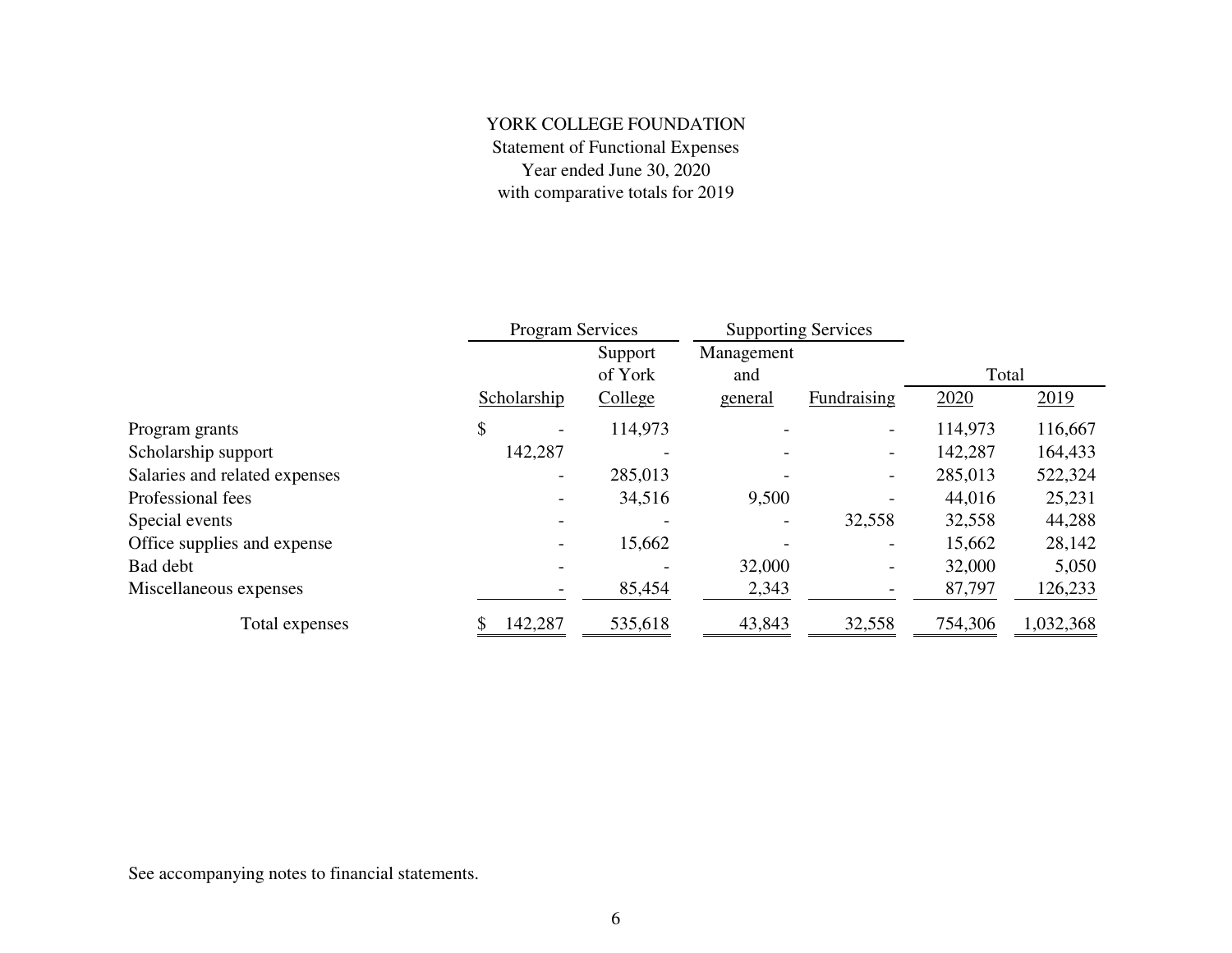# YORK COLLEGE FOUNDATION Statement of Cash Flows Year ended June 30, 2020 with comparative totals for 2019

|                                                      | 2020            | 2019      |
|------------------------------------------------------|-----------------|-----------|
| Cash flows from operating activities:                |                 |           |
| Change in net assets                                 | \$<br>(157,710) | 44,149    |
| Adjustments to reconcile change in net assets to net |                 |           |
| cash provided by (used in) operating activities:     |                 |           |
| Net unrealized gain on investments                   | (12, 484)       | (80, 835) |
| Bad debt expense                                     | 32,000          | 5,050     |
| Changes in:                                          |                 |           |
| Contributions receivable                             | (1,900)         | 229,630   |
| Accounts receivable                                  | (250)           | (18,212)  |
| Other assets                                         | 6,334           | (2,784)   |
| Accounts payable and accrued expenses                | 29,347          | (34, 919) |
| Unearned revenue                                     | 100,000         |           |
| Net cash provided by (used in) operating activities  | (4,663)         | 142,079   |
| Cash flows from investing activities - purchase of   |                 |           |
| investments                                          | (65, 228)       | (28,616)  |
| Net change in cash and equivalents                   | (69, 891)       | 113,463   |
| Cash and equivalents at beginning of year            | 986,761         | 873,298   |
| Cash and equivalents at end of year                  | 916,870         | 986,761   |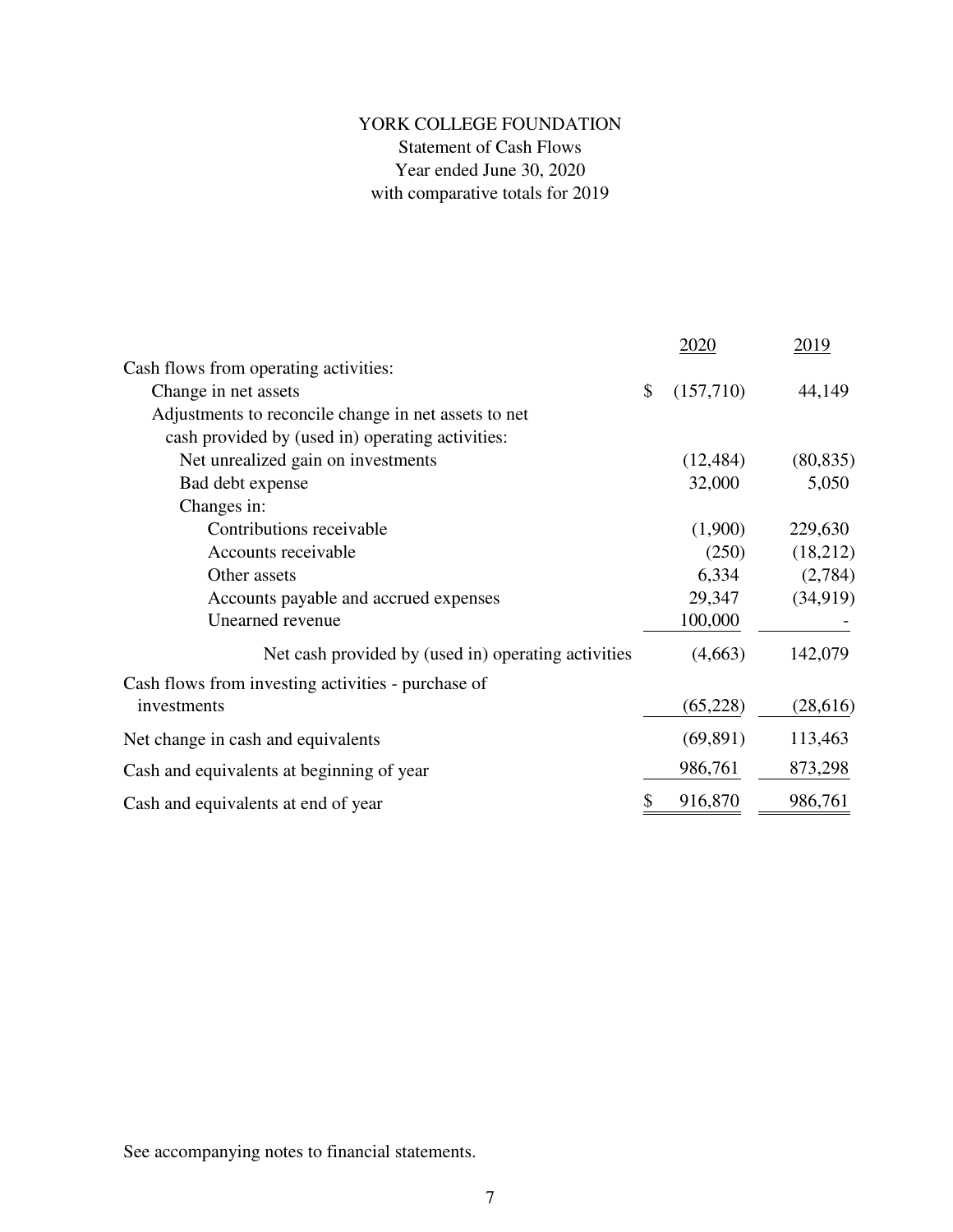#### Notes to Financial Statements

June 30, 2020

#### (1) Nature of Organization

 On October 6, 1989, the York College Foundation (the Foundation) was incorporated in compliance with the City University of New York's Bylaws, Section 14.10, adopted by the Board of Trustees of The City University of New York (CUNY) on June 26, 1989 and authorized by the Board of Trustees in its meeting on March 21, 1990. The purpose of the Foundation is to support and advance the activities and missions of York College (the College) in its academic, cultural, research and public service programs, and to promote and encourage interest and support for these programs serving the students, faculty, administrative staff, alumni and others in the college community of York College. Although the Foundation is a separate and independent legal entity, it carries out operations which are integrally related to CUNY and, therefore, is presented as a part of CUNY's financial reporting entity.

## (2) Summary of Significant Accounting Policies

## (a) Basis of Accounting

 The financial statements are prepared on the accrual basis of accounting in accordance with accounting principles generally accepted in the United States of America.

## (b) Basis of Presentation

 The Foundation reports information regarding its financial position and activities according to two classes of net assets: net assets without donor restrictions and net assets with donor restrictions. Net assets without donor restrictions represents resources available for the general support of the Foundation's activities. Net assets with donor restrictions are those whose use has been limited by donor-imposed stipulations that either expire by passage of time or can be fulfilled by actions of the Foundation.

#### (c) Use of Estimates

 The preparation of financial statements in accordance with accounting principles generally accepted in the United States of America requires management to make estimates and assumptions that affect certain reported amounts and disclosures. Accordingly, actual results could differ from those estimates.

#### (d) Cash and Equivalents

 For purposes of the statement of cash flows, the Foundation considers all highly liquid debt instruments purchased with a maturity of three months or less to be cash equivalents.

#### (e) Concentrations

 At times, the Foundation's cash and equivalents balance may exceed federally insured limits. At June 30, 2020, the Foundation's cash balances were in excess of this insurable limit. The Foundation monitors its financial institutions and the concentration of credit risk on a regular basis and does not anticipate nonperformance by the financial institutions.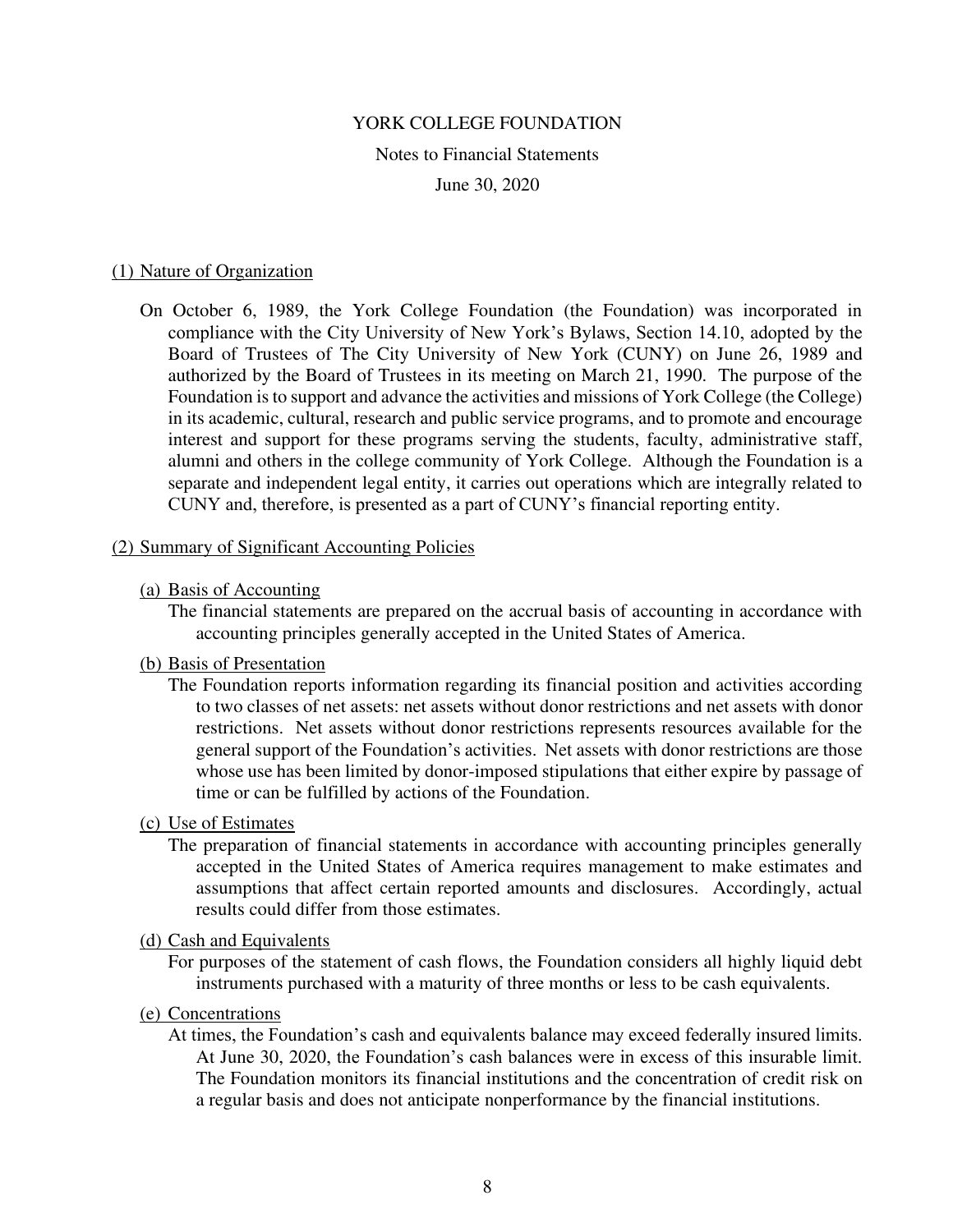# Notes to Financial Statements, Continued

# (2) Summary of Significant Accounting Policies, Continued

#### (f) Investments

 Investments are reported at their fair values based on quoted market prices. Donated securities are recorded at fair value at the date of donation. Realized and unrealized gains and losses are included in the statement of activities as changes in net assets without donor restrictions, unless their use is restricted by explicit donor stipulations or by law.

#### (g) Contributions Receivable

 Unconditional promises to give that are expected to be collected within one year are recorded at net realizable value. Unconditional promises to give that are expected to be collected in future years are recorded at the net present value of their estimated future cash flows. The discounts on those amounts are computed using risk-adjusted interest rates applicable to the years in which the promises are received. Amortization of the discounts is included in contribution revenue. Conditional promises to give are not included as support until conditions are substantially met. Interest is not charged or recorded on outstanding receivables.

## (h) Accounts Receivable

 The Foundation records accounts receivable based on services provided; interest income is not accrued or recorded on outstanding accounts receivable.

#### (i) Contributions and Grants - Allowance for Doubtful Accounts

- The Foundation determines whether an allowance for uncollectible accounts should be provided for contributions receivable. Such estimates are based on management's assessment of the aged basis of its receivables, current economic conditions, subsequent collections and historical information. Receivables are charged to bad debts when they are deemed to be uncollectible based upon a periodic review of the accounts by management. As of June 30, 2020 and 2019, the Foundation had an allowance for doubtful accounts of \$61,000 and \$38,000, respectively.
- (j) Functional Allocation of Expenses
	- The costs of providing the Foundation's programs and services have been summarized on a functional basis in the statement of activities and the statement of functional expenses. Accordingly, certain costs have been allocated among the program and supporting services benefited. All expenses related to providing these services have been allocated to program services with the exception of certain administrative and fundraising expenses.

#### (k) Subsequent Events

 The Foundation has evaluated subsequent events through the date of the report which is the date the financial statements were available to be issued.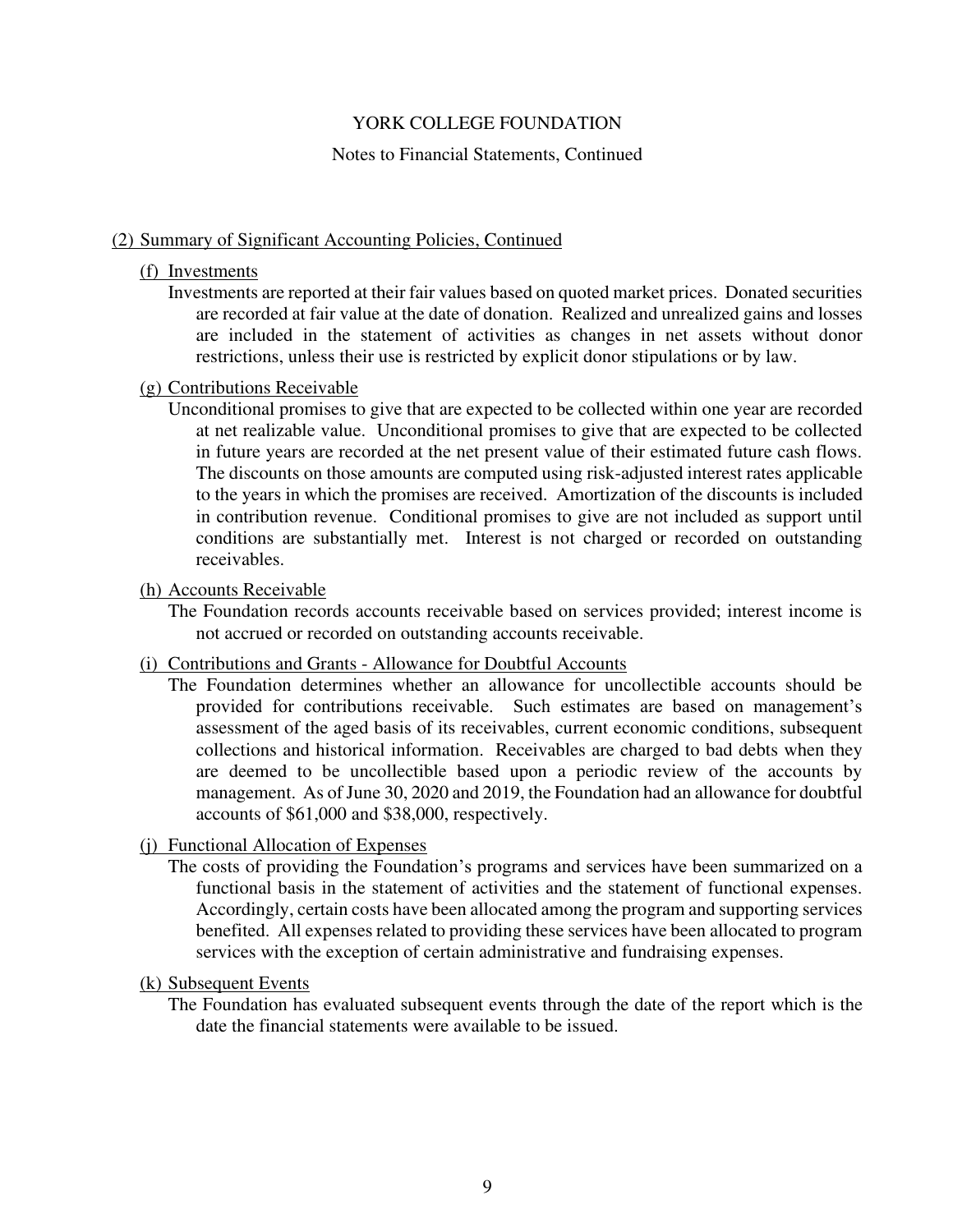# Notes to Financial Statements, Continued

# (2) Summary of Significant Accounting Policies, Continued

## (k) Subsequent Events, Continued

 The United States is presently in the midst of a national health emergency related to the COVID-19 virus. The overall consequences of the COVID-19 on a national, regional and local level are unknown, but has the potential to result in a significant economic impact. The impact of this situation on the Foundation and its future results and financial position is not presently determinable.

## (l) Income Taxes

The Foundation is exempt from federal income taxes under Section  $501(c)(3)$  of the Internal Revenue Code (the Code); therefore, no provision for income taxes is reflected in the financial statements. The Foundation has been classified as a publicly supported organization that is not a private foundation under Section 509(a) of the Code. The Foundation presently discloses or recognizes income tax positions based on management's estimate of whether it is reasonably possible or probable that a liability has been incurred for unrecognized income taxes. Management has concluded that the Foundation has taken no uncertain tax positions that require adjustment in its financial statements. U.S. Forms 990 filed by the Foundation are subject to examination by taxing authorities.

#### (m) Reclassifications

 Reclassifications have been made to certain 2019 balances in order to conform them to the 2020 presentation.

# (3) Liquidity

 The Foundation has \$1,012,331 of financial assets available within one year of the statement of financial position date to meet cash needs for general expenditures, consisting of \$916,870 of cash and \$95,461 of receivables. Some of these financial assets are subject to donor or contractual restrictions that make them unavailable for general expenditure within one year of the 2020 statement of financial position.

#### (4) Investments

#### Fair Value Measurement and Disclosures

- A framework has been established for measuring fair value. That framework provides a fair value hierarchy that prioritizes the inputs to valuation techniques used to measure fair value. The hierarchy gives the highest priority to unadjusted quoted prices in active markets for identical assets or liabilities (Level 1 measurements) and the lowest priority to unobservable inputs (Level 3 measurements). The three levels of the fair value hierarchy are described below:
	- Level 1 Inputs to the valuation methodology are unadjusted quoted prices for identical assets or liabilities in active markets that the Foundation has the ability to access.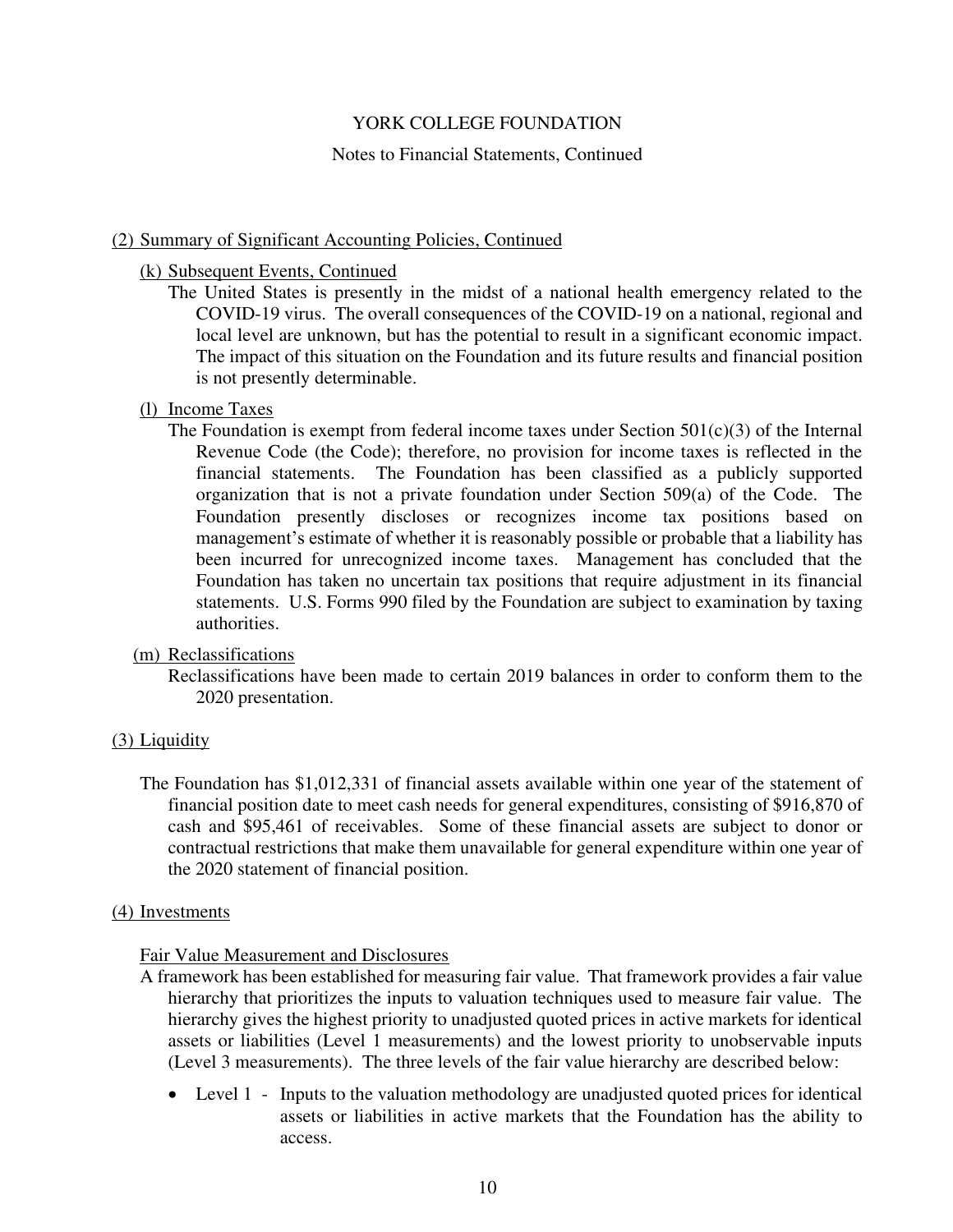# Notes to Financial Statements, Continued

# (4) Investments, Continued

Fair Value Measurement and Disclosures, Continued

- Level 2 Inputs to the valuation methodology include:
	- Quoted prices for similar assets or liabilities in active markets;
	- Quoted prices for identical or similar assets or liabilities in inactive markets;
	- Inputs other than quoted prices that are observable for the assets or liabilities; and
	- Inputs that are derived principally from or corroborated by observable market data by correlation or other means.
- Level 3 Inputs to the valuation methodology are unobservable and significant to the fair value measurement.

The asset's or liability's fair value measurement level within the fair value hierarchy is based on the lowest level of any input that is significant to the fair value measurement. Valuation techniques used need to maximize the use of observable inputs and minimize the use of unobservable inputs. There have been no changes in the methodologies used at June 30, 2020.

 At June 30, 2020 and 2019, the Foundation's money market accounts, certificates of deposit and mutual funds are considered Level 1 assets.

The Foundation's investments consist of the following at June 30, 2020 and 2019:

|                         | 2020        | 2019      |
|-------------------------|-------------|-----------|
| Money market accounts   | 279,561     | 275,659   |
| Certificates of deposit | 101,801     | 101,890   |
| Mutual funds            | 1,697,834   | 1,623,935 |
| Total investments       | \$2,079,196 | 2,001,484 |

A summary of investment income for the years ended June 30, 2020 and 2019 is as follows:

|                         | 2020     | 2019      |
|-------------------------|----------|-----------|
| Interest and dividends  | 39,301   | 39,243    |
| Net unrealized gains    | 12,484   | 80,835    |
| Less investment expense | (13,309) | (12, 464) |
| Total investment income | 38,476   | 107,614   |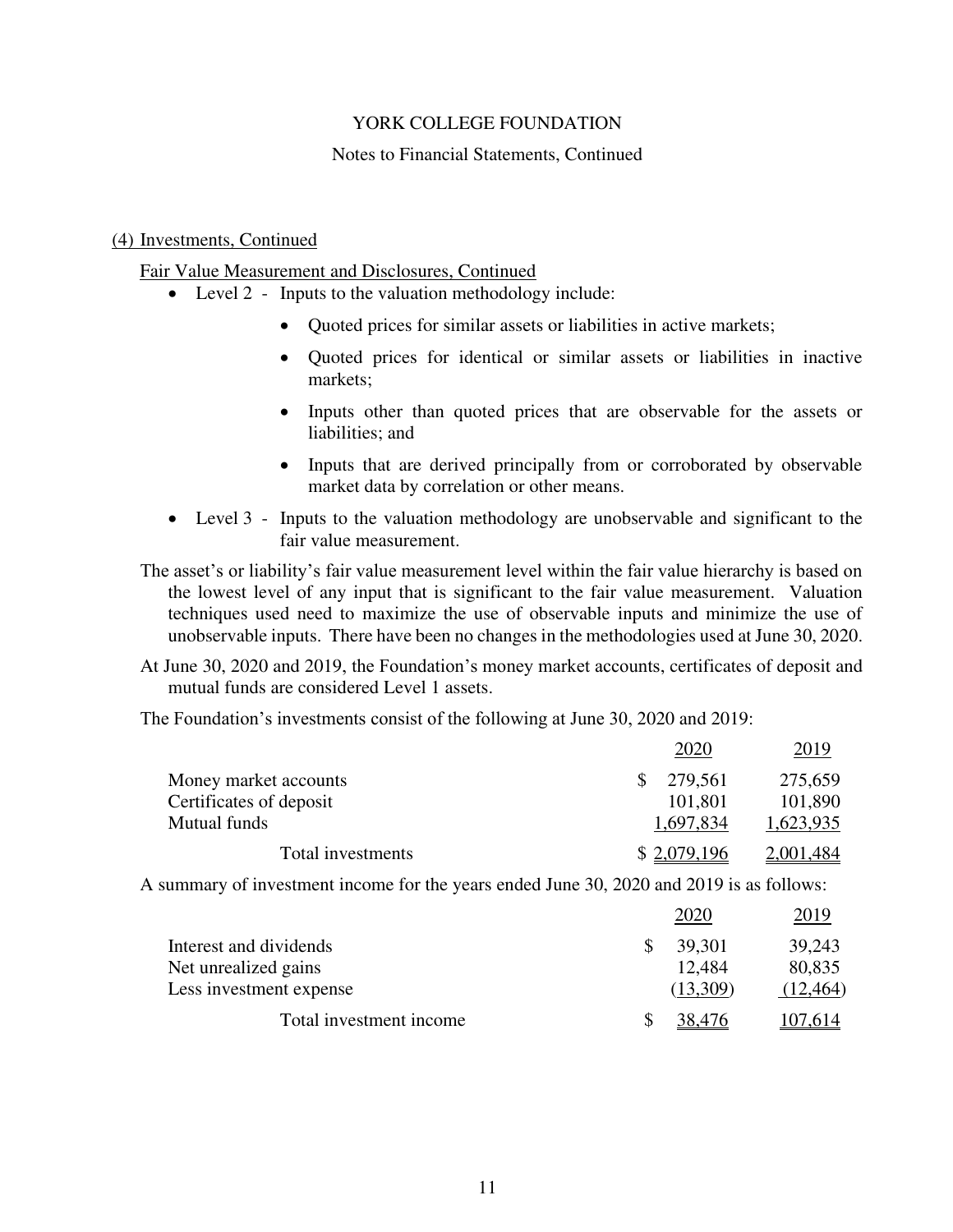#### Notes to Financial Statements, Continued

#### (5) Contributions Receivable

 Contributions receivable are discounted over the payment period using a discount rate of 5%. Contributions receivable were estimated to be due as follows:

|                                          | 2020         | 2019     |
|------------------------------------------|--------------|----------|
| Gross amount due in:                     |              |          |
| Less than one year                       | \$<br>95,461 | 82,561   |
| One to five years                        | 42,500       | 62,500   |
|                                          | 137,961      | 145,061  |
| Less allowance for uncollectible amounts | (61,000)     | (38,000) |
| Less discount to net present value       | (9, 447)     | (9, 447) |
| Net contributions receivable             |              |          |

#### (6) Donated Artwork

- In January 2015, a former professor of York College donated 10 pieces of artwork which include "Yankee Stadium," "Barbarshop," "Elevated," "Restaurant," "Bodega," "Bayamo I," "Havana Façade," "Trinidad II," "Havana Hallway" and "Havana Façade II." The estimated market value of the collection is \$92,000 and has been included in the net assets without donor restrictions of the accompanying financial statements.
- In November 2008, the Foundation received a donation of three pieces of artwork, entitled "Blue Lightning," "Earth Mother" and "Parandole II." Pursuant to the gift agreement, the Foundation agreed to care for and display this artwork for a period of no less than three years from the date of ownership. After such time, the Foundation, in its own discretion, reserved the right to discontinue displaying the artwork, or otherwise dispose of it. The recorded value of the artwork of \$23,000 has been included in the net assets without donor restrictions of the accompanying financial statements.
- In addition, the Foundation is the recipient of a donation of artwork entitled "The Copper Airplane." At which time the artwork is appraised, it will be recorded as an asset in the Foundation's financial statements at its appraised value.

# (7) Donated Services

 The Foundation recognizes donations of services if the services received: (a) create or enhance nonfinancial assets; or (b) require specialized skills, are provided by individuals possessing those skills, and would typically need to be purchased if not provided by donation. The Foundation operates on the campus of the College and, as such, utilizes space and certain services made available to it. Donated services and promises to give services that do not meet the above criteria are not recognized. The estimated cost savings of \$285,013 and \$522,324 for the years ended June 30, 2020 and 2019, respectively, have been recorded as donated services and are recognized as both revenue and expenses in the accompanying statement of activities.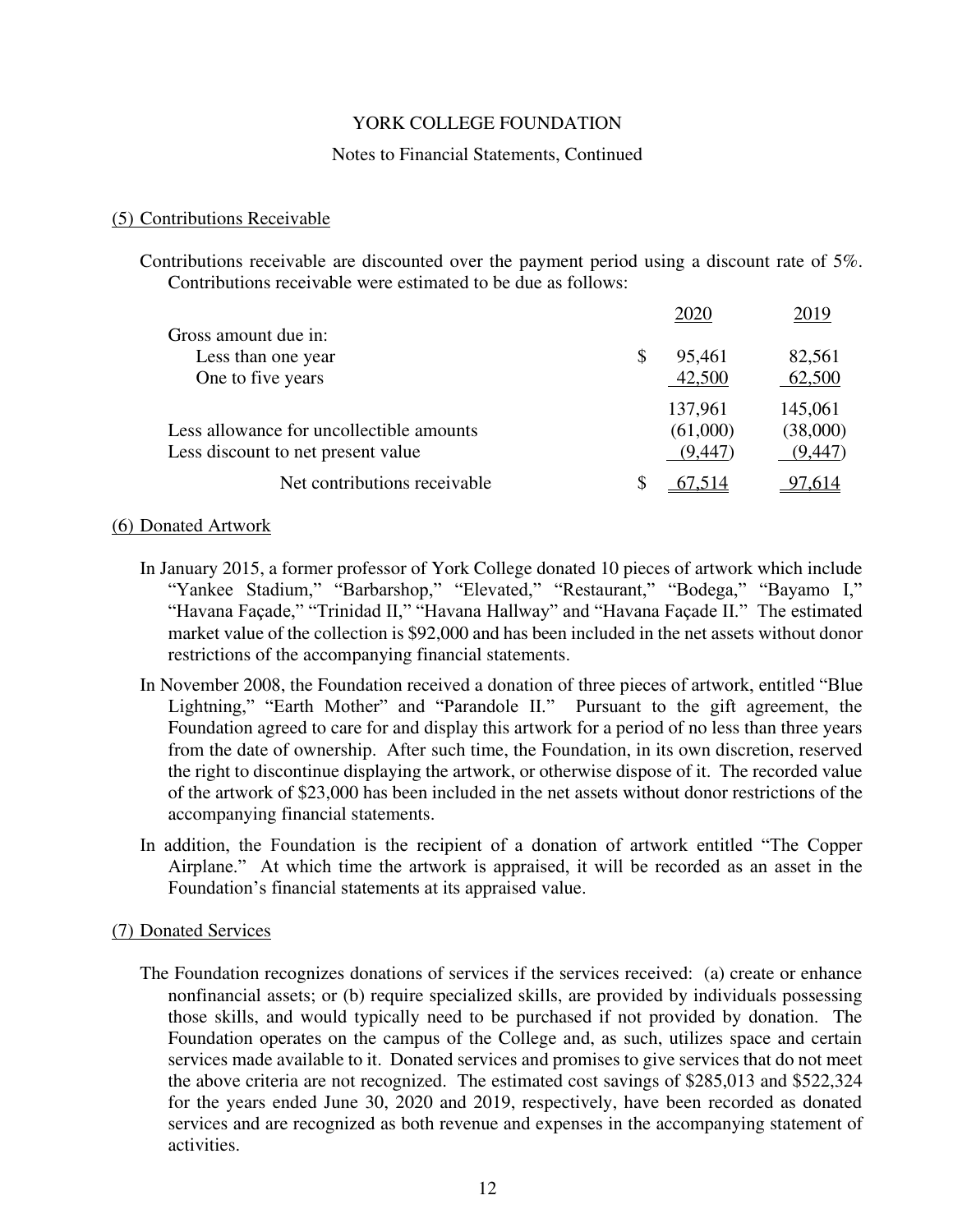#### Notes to Financial Statements, Continued

#### (8) Net Assets With Donor Restrictions

Net assets with donor restrictions are available for the following purposes:

|                                     | 2020          | 2019      |
|-------------------------------------|---------------|-----------|
| Time or purpose restricted:         |               |           |
| Scholarships                        | \$<br>741,626 | 819,214   |
| Community and departmental programs | 312,246       | 427,731   |
| Investment return                   | 247,318       | 220,008   |
| Endowment:                          |               |           |
| Professorship $(A)$                 | 625,393       | 625,393   |
| Scholarships (B)                    | 956,939       | 955,882   |
| Total                               | \$2,883,522   | 3,048,228 |

- (A) In October 2008, the Foundation received a \$500,000 contribution for the establishment of a permanent endowment to be known as the ACFE Fund for the purpose of supporting the ACFE Endowed Professor of Fraud Examination pursuant to the terms of the agreement between the grantor and the Foundation. In addition, the endowment agreement provides that as long as the principal of the ACFE Fund is less than \$750,000, York College will provide supplemental financial support to the Business School's accounting department in an amount equal to 5% of the balance of the endowment at September 1 of each year until the threshold of \$750,000 is attained and the earnings of the ACFE Fund will be reinvested and added to the principal. Once the principal has reached the minimum threshold, the income and appreciation of the ACFE Fund will be used as deemed necessary to effectuate the purposes of the gift and York College shall be under no further obligation to provide supplemental financial support for the ACFE professor. After reaching a balance of \$750,000, the Foundation agrees that the principal of the gift shall be preserved in perpetuity and only its income and appreciation will be used for the purposes described in the endowment agreement.
- (B) Consists of endowment corpus that provides investment income primarily for student scholarships.
- During 2020 and 2019, net assets with donor restrictions were released from restrictions by incurring expenses for the following donor restricted purposes:

|                                     | 2020                     | 2019    |
|-------------------------------------|--------------------------|---------|
| Community and departmental programs | 175,315                  | 165,960 |
| Scholarships                        | 142,287                  | 164,433 |
| Investment return appropriation     | $\overline{\phantom{0}}$ |         |
| Total                               | 317,602                  | 330,458 |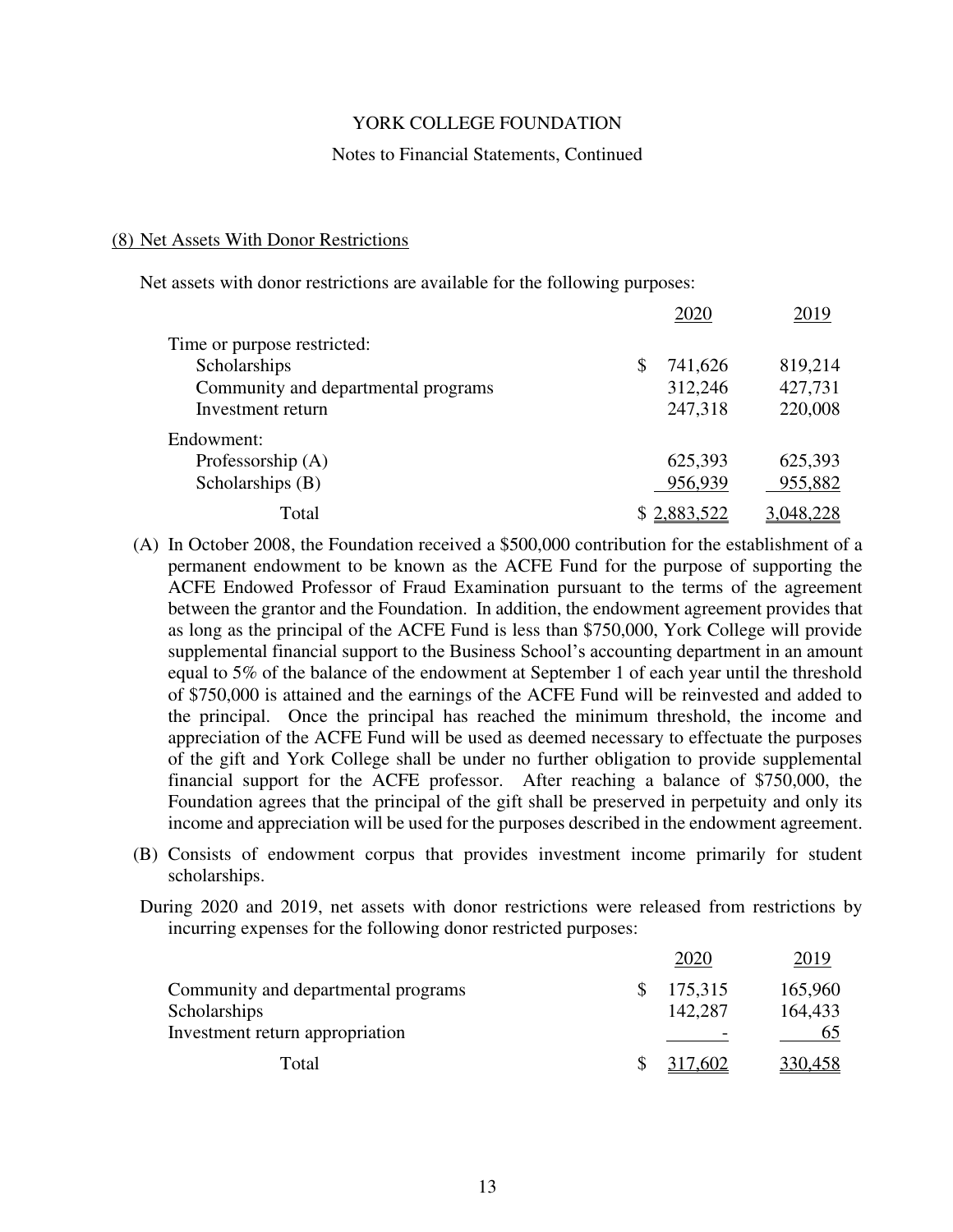#### Notes to Financial Statements, Continued

#### (9) Pledge Commitments

- In June 2015, a member of the Board of Trustees made a pledge to contribute a total of \$16,000 to be paid over three years (2016 - 2018), of which \$7,250 has been received through June 30, 2019. The remaining balance of \$8,750 was written off as of June 30, 2020.
- In May 2015, a former York College student made a pledge to contribute a total of \$150,000 to the Foundation, consisting of \$50,000 in cash to be paid over ten years (2016 - 2025), of which \$6,280 has been received through June 30, 2019, and a whole-term life insurance policy valued at \$100,000 of which the Foundation was named owner and beneficiary and the student was named the insured. The student is to make annual contributions to the Foundation in the amount of the premium payment for the whole life insurance policy, or \$3,780 annually over the next seven years. Contribution revenue related to the cash surrender value of the insurance policy will be recognized at the end of the whole-term life insurance policy terms, if all premium payments have been made.
- In April 2012, an alumnus of the College made a pledge to contribute a total of \$200,000 to the Foundation, of which \$120,846 was received through June 30, 2020.

#### (10) Endowment Funds

- The Foundation classifies as net assets with donor restrictions: (a) the original value of gifts donated to the permanent endowment, (b) the original value of subsequent gifts to the permanent endowment and (c) accumulations to the permanent endowment made in accordance with the direction of the applicable donor gift instrument at the time the accumulation is added to the fund.
- The Foundation considers the following factors in making a determination to appropriate or accumulate donor-restricted endowment funds: (1) the duration and preservation of the various funds, (2) the purpose of the Foundation and donor-restricted endowment funds, (3) general economic conditions, (4) the possible effect of inflation and deflation, (5) the expected total return from income and the appreciation of investments, (6) other resources of the Foundation, (7) the Foundation's investment policies and (8) where appropriate, alternatives to spending from the donor-restricted endowment funds and the possible effects of those alternatives on the Foundation.
- The Foundation has adopted investment and spending policies, approved by the Board of Directors, for endowment assets that attempt to provide a predictable stream of funding to programs supported by its endowment while seeking to maintain the purchasing power of these endowment assets over the long-term. The Foundation's spending and investment policies work together to achieve this objective. The investment policy establishes an achievable return objective through diversification of asset classes. Actual returns in any given year may vary from this amount. To satisfy its long-term rate-of-return objectives, the Foundation relies on a total return strategy in which investment returns are achieved through both capital appreciation (realized and unrealized) and current yield (interest and dividends). The Foundation targets a diversified assets allocation that places an emphasis on fixed income investments to achieve its long-term return objectives within prudent risk parameters.